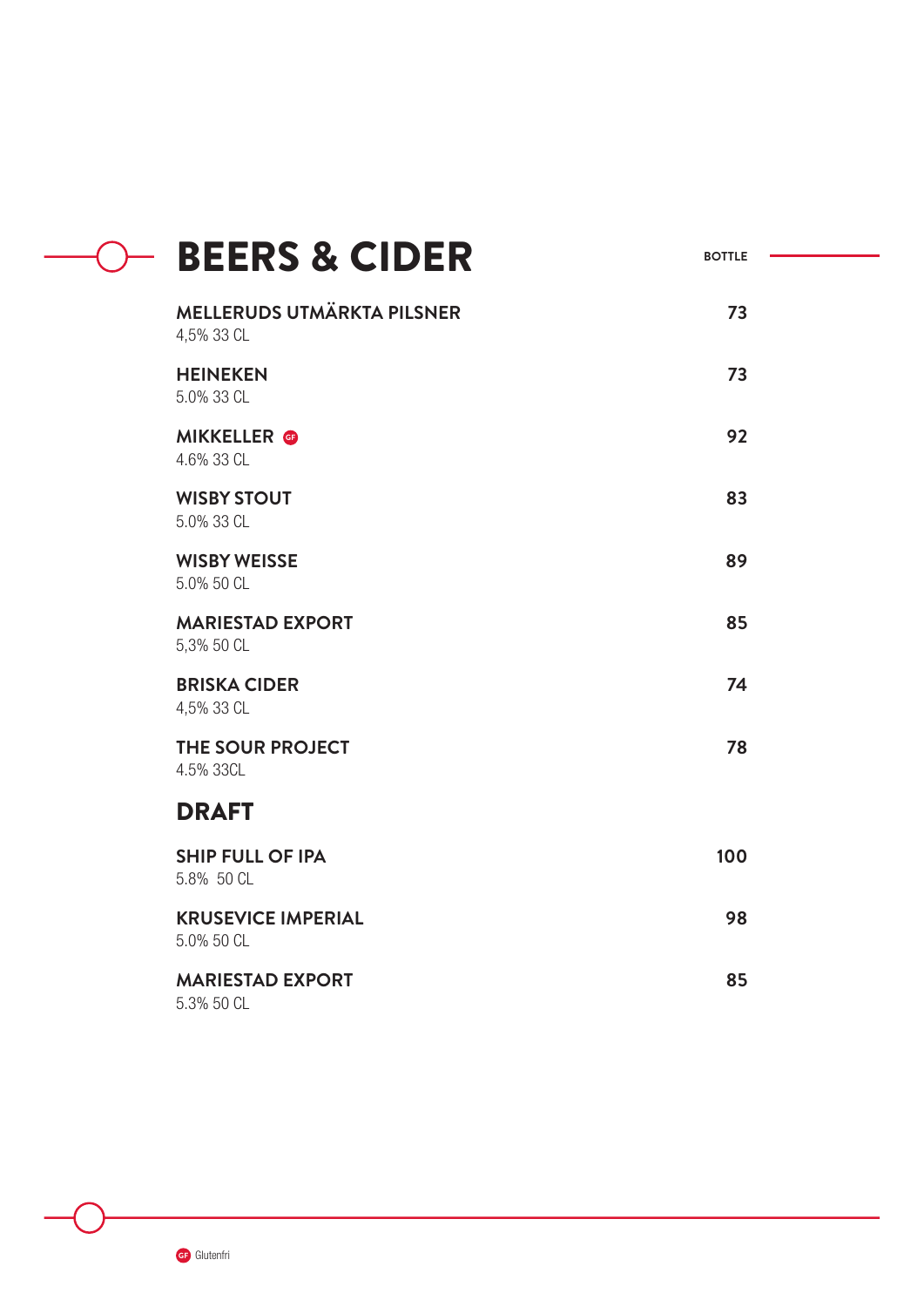| <b>SPARKLING</b>                                                                         | <b>GLAS</b> | <b>BOTTLE</b> |  |
|------------------------------------------------------------------------------------------|-------------|---------------|--|
| <b>CHAMPANGE- ALEXANDRE BONNET GRANDE</b><br><b>RESERVE BRUT</b><br>CHAMPANGE, FRANKRIKE | 140         | 870           |  |
| <b>CHAMPANGE ALEXANDER BONNET 1/2 BOTTLE</b><br>CHAMPANGE, FRANKRIKE                     |             | 477           |  |
| <b>CAVA - CODORNI'U ECOLO'GICA BRUT EKO</b><br>KATALONIEN, SPANIEN                       | 85          | 502           |  |
| <b>PROSECCO- ROMIO</b><br><b>VENETIEN, ITALIEN</b>                                       | 85          | 502           |  |
|                                                                                          |             |               |  |
| <b>WHITE</b>                                                                             | <b>GLAS</b> | <b>BOTTLE</b> |  |
| <b>DOUGLAS GREEN FAIRTRADE SAUVIGNON BLANC</b><br>WESTERN CAPE, SYDAFRIKA                | 106         | 437           |  |
| <b>LA CROIX ST PIERRE BLANC</b><br>LANGUEDOC, FRANKRIKE                                  | 99          | 408           |  |
| <b>WILLIAM FEVRE PETIT CHABLIS</b><br>BOURGOGNE, FRANKRIKE                               | 128         | 528           |  |

O ROSÉ

**ROSÉ - LA CROIX ST PIERRE**  LANGUEDOC, FRANKRIKE

**101 408**